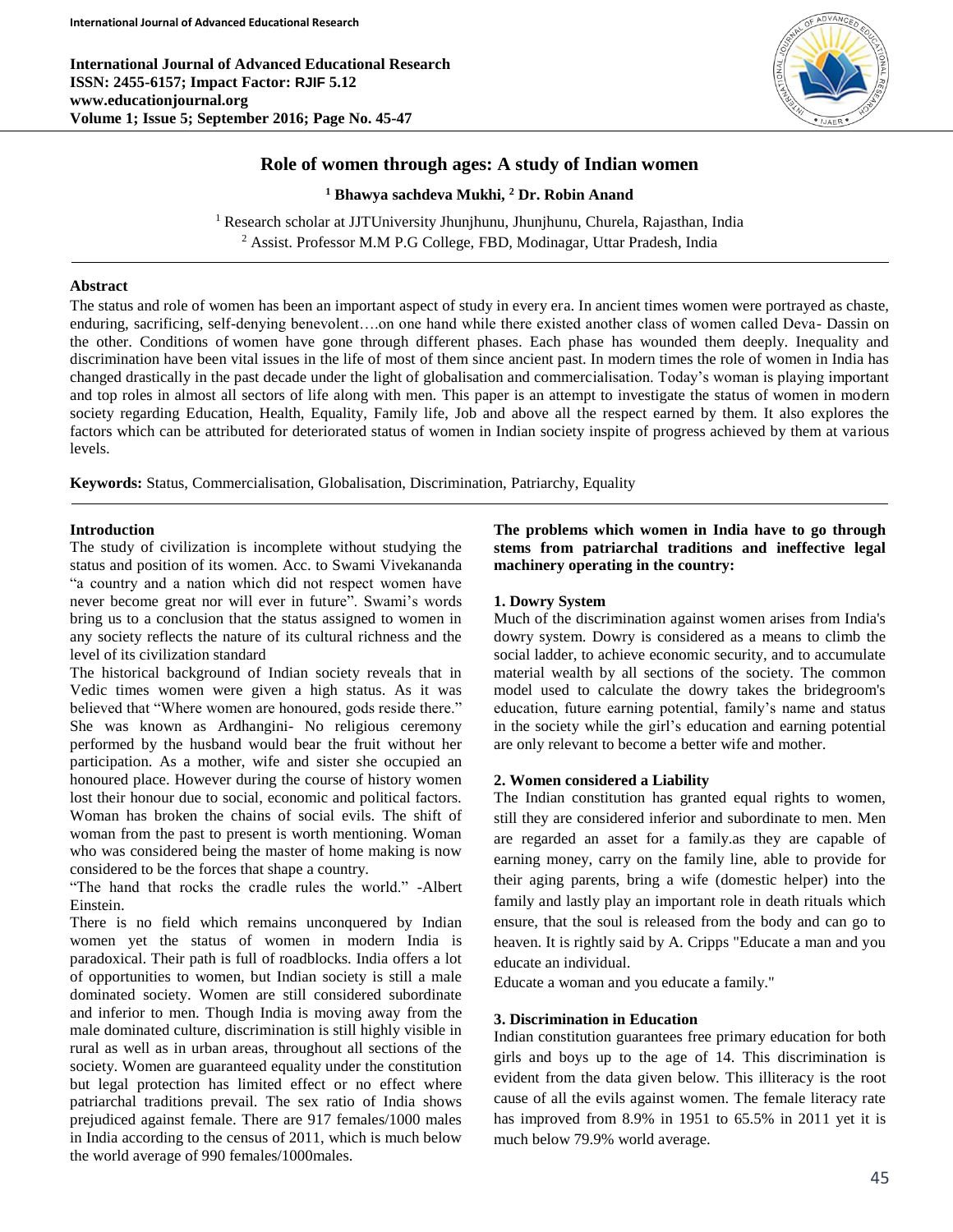| Table-17: Level-wise Enrolment |                      |            |              |                                   |     |             |                  |       |              |  |  |  |  |
|--------------------------------|----------------------|------------|--------------|-----------------------------------|-----|-------------|------------------|-------|--------------|--|--|--|--|
| A: All Categories of Students  |                      |            |              |                                   |     |             |                  |       |              |  |  |  |  |
| (in lakhs)                     |                      |            |              |                                   |     |             |                  |       |              |  |  |  |  |
| Level/                         | Primary<br>$(I-V)$   |            |              | <b>Upper Primary</b><br>(VI-VIII) |     |             | Secondary (IX-X) |       |              |  |  |  |  |
| Year                           | Boys                 | Girls      | <b>Total</b> | <b>Boys</b>                       |     | Girls Total | <b>Boys</b>      | Girls | <b>Total</b> |  |  |  |  |
| 1950-51                        | 138                  | 54         | 192          | 26                                | 5   | 31          | NA.              | NA.   | NA           |  |  |  |  |
| 1960-61                        | 236                  | 114        | 350          | 51                                | 16  | 67          | NA.              | NA.   | NA           |  |  |  |  |
| 1970-71                        | 357                  | 213        | 570          | 94                                | 39  | 133         | NA.              | NA.   | NA           |  |  |  |  |
| 1980-81                        | 453                  | 285        | 738          | 139                               | 68  | 207         | NA.              | NA.   | NA           |  |  |  |  |
| 1990-91                        | 570                  | 404        | 974          | 215                               | 125 | 340         | NA.              | NA.   | NA           |  |  |  |  |
| 2000-01                        | 640                  | 498        | 1138         | 253                               | 175 | 428         | 116              | 74    | 190          |  |  |  |  |
| 2005-06                        | 705                  | 616        | 1321         | 289                               | 233 | 522         | 145              | 105   | 250          |  |  |  |  |
| 2006-07                        | 711                  | 626        | 1337         | 299                               | 246 | 545         | 149              | 110   | 259          |  |  |  |  |
| 2007-08                        | 711                  | 644        | 1355         | 311                               | 262 | 573         | 159              | 123   | 282          |  |  |  |  |
| 2008-09                        | 706                  | 647        | 1353         | 314                               | 270 | 584         | 165              | 130   | 294          |  |  |  |  |
| 2009-10                        | 697                  | 639        | 1336         | 317                               | 278 | 595         | 169              | 138   | 307          |  |  |  |  |
| 2010-11                        | 701                  | 646        | 1348         | 327                               | 292 | 619         | 175              | 143   | 319          |  |  |  |  |
| 2011-12                        | 726                  | 672        | 1399         | 331                               | 299 | 630         | 186              | 155   | 341          |  |  |  |  |
| 2012-13(P)                     | 631                  | 639        | 1321         | 329                               | 314 | 643         | 181              | 162   | 343          |  |  |  |  |
| $2013 - 14(P)$                 | 672<br>$\sim$ $\sim$ | 628<br>. . | 1300         | 337                               | 320 | 657         | 195              | 175   | 370          |  |  |  |  |

# **4. Custom of child Marriage**

The Prohibition of Child Marriage Act (2006) bans marriage of a girl below18yrs and a boy below 21yrs. As 80 % of Indian population live in villages where family, caste and community pressures are more effective than any legislature, child marriages are common. According to UNICEF's "State of the World's Children 2009" report, 47% of India's women aged 20–24 were married before the legal age of 18, with 56% in rural areas. The report also showed that 40% of the world's child marriages occur in India.

## **Reasons for child marriages**

Financial benefits. And also marrying off girls at an early age was to ensure their safety and family's honour. In some rural areas they have religious myth that the goddess Parvati had decided to marry god Shiva when she was only eight, girls

were married off as young as eight or nine years old.

## **Consequences**

- 1. Girls between 15 and 19 are twice as likely to die of pregnancy-related reasons as girls between 20 and 24.
- 2. Child wives are inclined to experience domestic violence, marital rape, deprivation of food, and lack of access to information, healthcare, and education. Thus, the vicious cycle of illiteracy and abuse is likely to be continued and passed on to their own daughters.
- 3. Children born are not healthy and die before reaching age of 1

## **5. Poor legal frame work**

Effective legislation and quick justice is the 'foundation stone' of preventing violence.

Table 1: Crime Head - Wise Incidents of Crime Against Women During 2009-2013 and Percentage Variation in 2013 over 2012

| SI. | <b>Crime Head</b>                                                    |          | Year     |          |          |          |                                                        |  |  |
|-----|----------------------------------------------------------------------|----------|----------|----------|----------|----------|--------------------------------------------------------|--|--|
| No. |                                                                      | 2009     | 2010     | 2011     | 2012     | 2013     | Percentage<br><b>Variation</b><br>in<br>2013 over 2012 |  |  |
| ı.  | Rape (Sec. 376 IPC)                                                  | 21,397   | 22,172   | 24,206   | 24.923   | 33,707   | 35.2                                                   |  |  |
| 2.  | Kidnapping and abduction(Sec. 363<br>to 373 IPC)                     | 25.741   | 29,795   | 35.565   | 38.262   | 51.881   | 35.6                                                   |  |  |
| 3.  | Dowry Death (Sec. 302 / 304 IPC)                                     | 8.383    | 8.391    | 8.618    | 8.233    | 8.083    | $-1.8$                                                 |  |  |
| 4.  | Cruelty by husband or his relatives<br>(Sec. 498-AIPC)               | 89.546   | 94,041   | 99,135   | 1,06,527 | 1,18,866 | 11.6                                                   |  |  |
| 5.  | Assault on women with intentto<br>outrage her modesty (Sec. 354 IPC) | 38.711   | 40,613   | 42,968   | 45.351   | 70,739   | 56.0                                                   |  |  |
| б.  | Insult to the modesty of women (Sec.<br>509 IPC)                     | 11,009   | 9.961    | 8,570    | 9.173    | 12.589   | 37.2                                                   |  |  |
| 7.  | Importation of girl from foreign<br>country (Sec. 366-B IPC)         | 48       | 36       | 80       | 59       | 31       | $-47.4$                                                |  |  |
| A.  | <b>Total IPC crime against Women</b>                                 | 1,94.832 | 2,05,009 | 2,19,142 | 2,32,528 | 2,95,896 | 27.3                                                   |  |  |
| 8.  | Commission of Sati Prevention Act.<br>1987                           |          |          |          |          |          | 0.0                                                    |  |  |
| 9.  | Immoral Traffic (Prevention) Act.<br>1956                            | 2,474    | 2,499    | 2,435    | 2,563    | 2,579    | 0.6                                                    |  |  |
| 10. | Indecent Representation of Women<br>(P) Act, 1986                    | 845      | 895      | 453      | 141      | 362      | 156.7                                                  |  |  |
| 11. | The Dowry Prohibition Act, 1961                                      | 5.650    | 5.182    | 6,619    | 9.038    | 10,709   | 17.9                                                   |  |  |
| в.  | <b>Total SLL crime against Women</b>                                 | 8.969    | 8.576    | 9,507    | 11,742   | 13,650   | 16.2                                                   |  |  |
|     | $Total(A+B)$                                                         | 2.03.804 | 2,13,585 | 2,28,649 | 2.44.270 | 3,09,546 | 26.7                                                   |  |  |

Source: Crime in India-2013